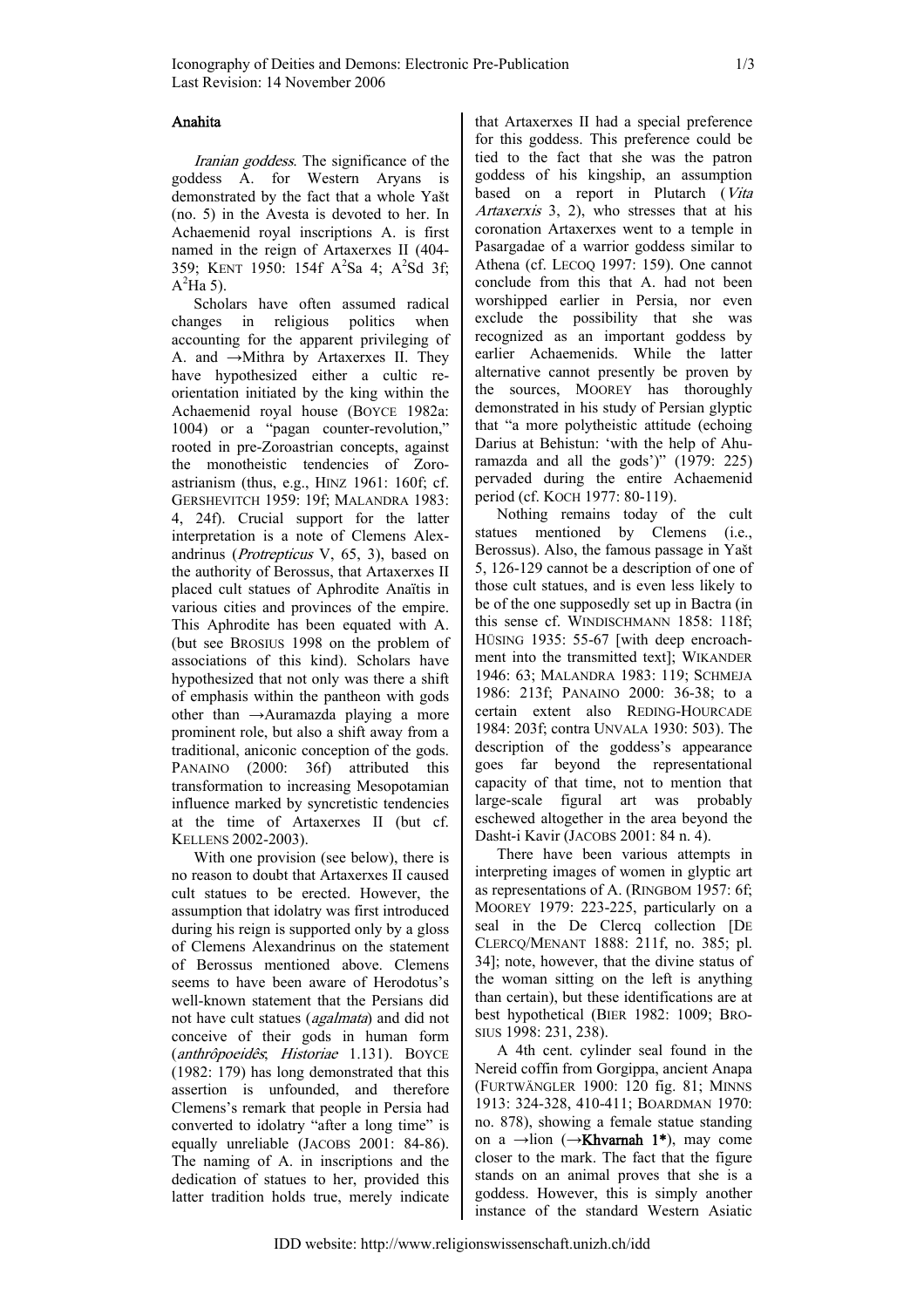## Iconography of Deities and Demons: Electronic Pre-Publication 2/3 Last Revision: 14 November 2006

association of goddess and lion (→Ishtar, →Kubaba, →Mullissu, etc.). The identification is therefore tentative and cannot be proven.

## Selected Bibliography

RINGBOM 1957 • BIER 1982 • SCHMEJA 1986 • JACOBS 2001

Bruno Jacobs